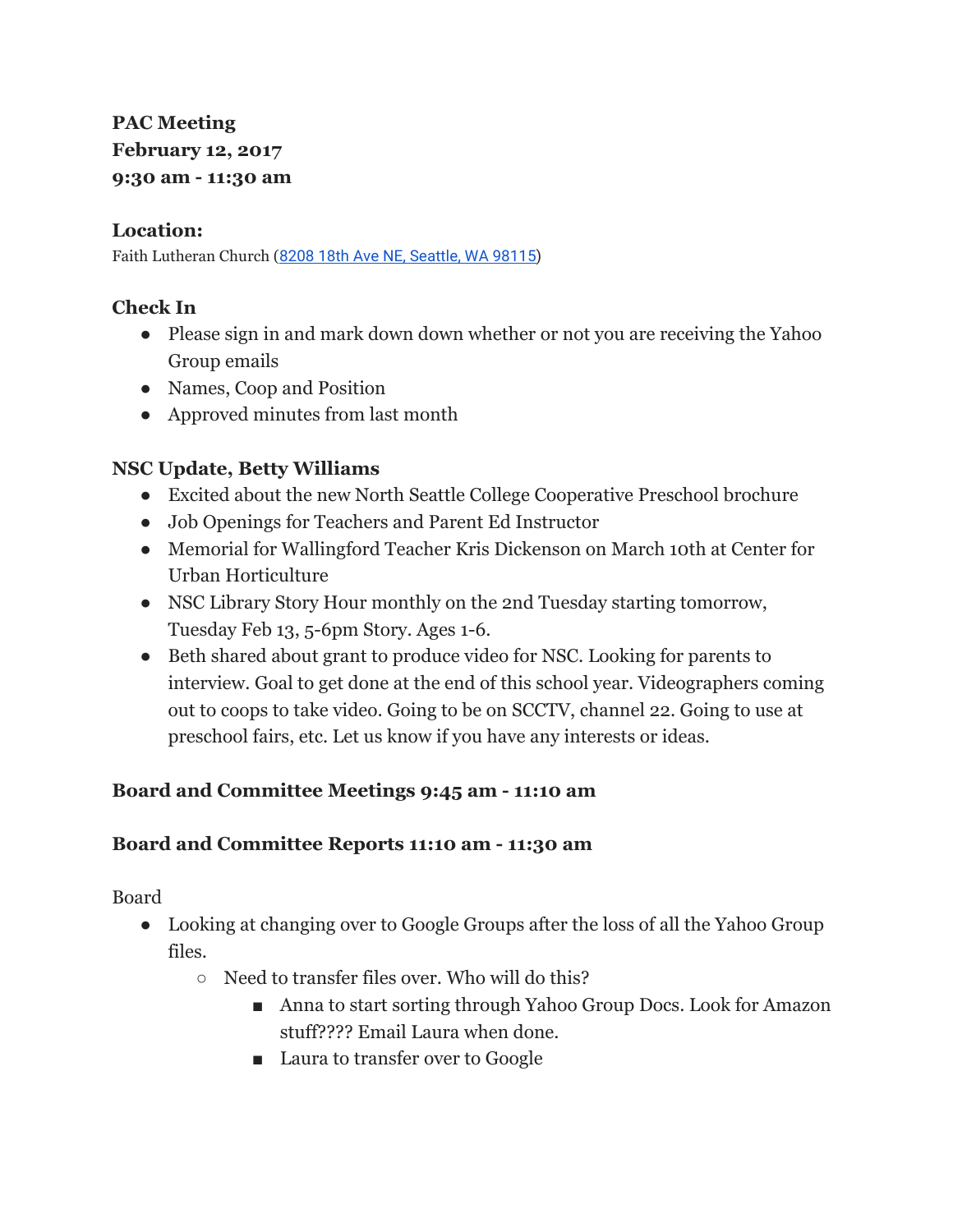- Starting a new Board position PAC Archivist someone who maintains 10 years of hard copies, soft copies on jump drive and on the cloud. Maybe Vice Chair could do this?
- Must keep all meeting minutes, all financial records, and all rosters.
- Concerned about process of passing information on the next years PAC Reps. How can we stream line?
- Issue with PAC Reps not attending meetings. Laura to follow up.
	- Something special for Vashon since they are so far away.
	- Something special On Campus Infant Saturdays. Maybe they could help with something else.
- Looking at budget we have had \$5700 in additional donations. Also discussed the process for individual donations.
- Concerned about budget discrepancy. Should we look at doing more fundraising? Different kind of fundraising? Grant writing?

Communications

- Getting the Newsletter out by the end of the month
- Newsletter content and pics please send in! [RandyWoychuk@hotmail.com](mailto:RandyWoychuk@hotmail.com)
- New brochure!
- Hit two preschool fairs in the last month!

## **Diversity**

- Really excited about the lecture!
- New hiring happening. We have Social Justice guidelines for interviewing etc.
- Questionnaire tonight
- Talking to other committees Let's collaborate

## Education

- Lecture tonight! Plus after part at Growler Guys
- Help with taking chairs down after the Lecture would be great too.

## Fundraising

- Growler Guys Tonight!
- Bake Sale and Raffle tickets available tonight at Lecture
- Keep selling Raffle Tickets!!! Only about half way there! Email [KathyRice@mac.com](mailto:KathyRice@mac.com) to arrange ticket/check drop off
- Cool New prizes Yoga with childcare, classes at Seattle Gymnastics, etc.